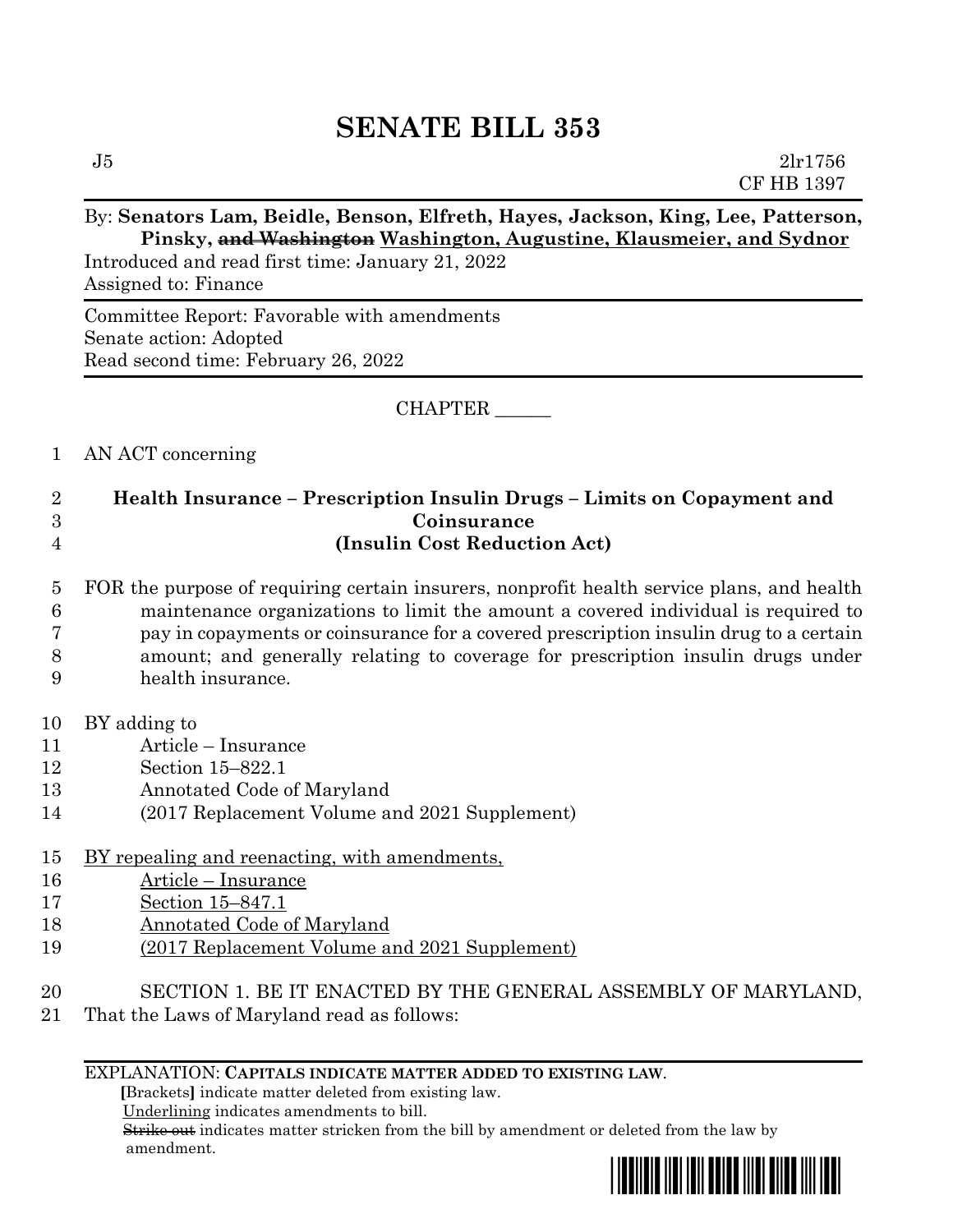|                  | $\overline{2}$<br><b>SENATE BILL 353</b>                                                                                         |
|------------------|----------------------------------------------------------------------------------------------------------------------------------|
| $\mathbf{1}$     | <b>Article - Insurance</b>                                                                                                       |
| $\overline{2}$   | $15 - 822.1.$                                                                                                                    |
| 3                | (A)<br>(1) THIS SECTION APPLIES TO:                                                                                              |
| 4<br>5           | INSURERS AND NONPROFIT HEALTH SERVICE PLANS THAT<br>(I)<br>PROVIDE COVERAGE FOR PRESCRIPTION DRUGS AND DEVICES TO INDIVIDUALS OR |
| 6                | GROUPS UNDER HEALTH INSURANCE POLICIES OR CONTRACTS THAT ARE                                                                     |
| $\overline{7}$   | DELIVERED IN THE STATE; AND                                                                                                      |
| $8\,$            | HEALTH MAINTENANCE ORGANIZATIONS THAT PROVIDE<br>(II)                                                                            |
| $\boldsymbol{9}$ | COVERAGE FOR PRESCRIPTION DRUGS AND DEVICES TO INDIVIDUALS OR GROUPS                                                             |
| 10               | UNDER CONTRACTS THAT ARE ISSUED OR DELIVERED IN THE STATE.                                                                       |
| 11               | AN INSURER, A NONPROFIT HEALTH SERVICE PLAN, OR A HEALTH<br>(2)                                                                  |
| 12               | MAINTENANCE ORGANIZATION THAT PROVIDES COVERAGE FOR PRESCRIPTION                                                                 |
| 13               | DRUGS AND DEVICES THROUGH A PHARMACY BENEFITS MANAGER IS SUBJECT TO                                                              |
| 14               | THE REQUIREMENTS OF THIS SECTION.                                                                                                |
| 15               | AN ENTITY SUBJECT TO THIS SECTION SHALL LIMIT THE AMOUNT A<br>(B)                                                                |
| 16               | COVERED INDIVIDUAL IS REQUIRED TO PAY IN COPAYMENTS OR COINSURANCE FOR                                                           |
| 17               | A COVERED PRESCRIPTION INSULIN DRUG TO NOT MORE THAN \$30 FOR A 30-DAY                                                           |
| 18               | SUPPLY, REGARDLESS OF THE AMOUNT OR TYPE OF INSULIN NEEDED TO FILL THE                                                           |
| 19               | COVERED INDIVIDUAL'S PRESCRIPTION.                                                                                               |
| 20               | AN ENTITY SUBJECT TO THIS SECTION MAY SET THE AMOUNT A<br>(C)                                                                    |
| $21\,$           | COVERED INDIVIDUAL IS REQUIRED TO PAY TO AN AMOUNT THAT IS LESS THAN THE                                                         |

 **(D) A CONTRACT BETWEEN AN ENTITY SUBJECT TO THIS SECTION, OR A PHARMACY BENEFITS MANAGER THROUGH WHICH THE ENTITY PROVIDES COVERAGE FOR PRESCRIPTION DRUGS AND DEVICES, AND A PHARMACY OR THE PHARMACY'S CONTRACTING AGENT, MAY NOT:**

**PAYMENT AMOUNT LIMIT UNDER SUBSECTION (B) OF THIS SECTION.**

 **(1) AUTHORIZE A PARTY TO THE CONTRACT TO CHARGE A COVERED INDIVIDUAL AN AMOUNT THAT IS MORE THAN THE PAYMENT AMOUNT LIMIT UNDER SUBSECTION (B) OF THIS SECTION;**

 **(2) REQUIRE A PHARMACY TO COLLECT FROM A COVERED INDIVIDUAL AN AMOUNT THAT IS MORE THAN THE PAYMENT AMOUNT LIMIT UNDER SUBSECTION (B) OF THIS SECTION; OR**